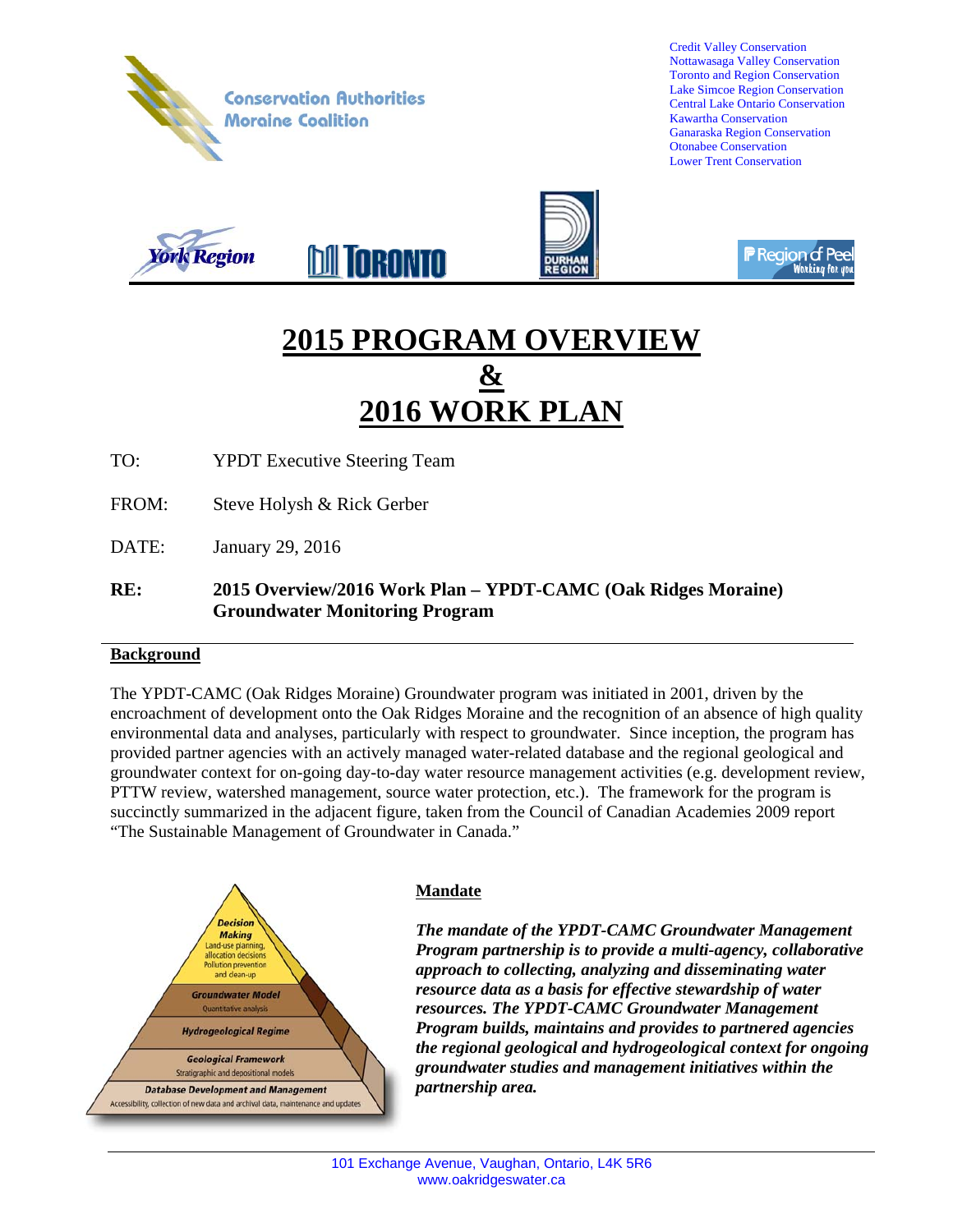*As such the program will:* 

- *Build and maintain a master database of water related information that is accessible to all partner agencies;*
- *Build and maintain a digital geological construction of the subsurface layers that is accessible to all partner agencies;*
- *Build and maintain a numerical groundwater flow model(s) that can be used to address any number of issues that arise at any of the partner agencies;*
- *Coordinate and lead investigations that will acquire new field data that will strategically infill key data gaps;*
- *Provide technical support to Source Water Protection Teams to ensure that interpretations used in source water are consistent with the regional understanding;*
- *Provide technical support to planning authorities to ensure that Official Plan policies are developed in a manner which makes them consistent with up to date groundwater science as derived from the project; and*
- *Provide technical support to all partnered agencies for addressing other Provincial legislation.*

Further information regarding the program can be found at www.oakridgeswater.ca.



Program area - Note that for data management purposes the program area comprises the entirety of three SWP Regions: 1) Credit/Toronto/Central Lake Ontario (CTC); 2) Lake Simcoe - Southern Georgian Bay (SGBLS); and 3) Lower Trent (LTC). Focus of work is largely directed to the GTA municipalities (York, Peel, Durham, and Toronto) and their associated Conservation Authorities (CAs).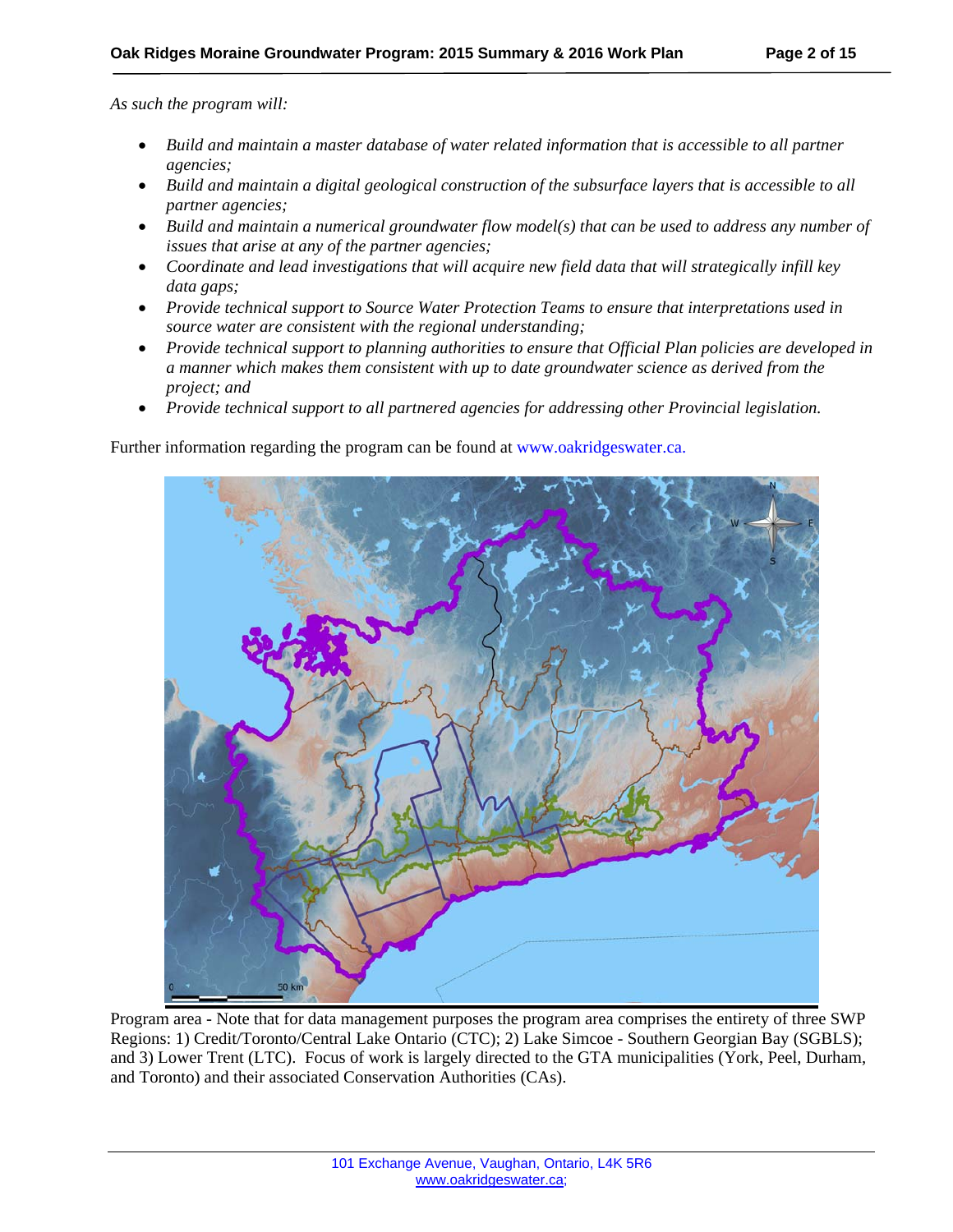# **Review – 2015 (Highlights)**



### **Highlights – Database**

- database selected to host ongoing Toronto Portlands subsurface investigation work (sufficiently up-to-date and rigorous);
- decision to replace database replication in favour of direct server access for partners;
- added in 2015 2,000 boreholes; 1,400 reports; 5 million temporal data records;
- institute a new backup system using Veeam Server;
- website set up to readily display database contents;

## **Highlights – Analysis & Modelling**

- Draft "Model Management Guidance" document prepared to support provincial direction regarding numerical model management and refinement;
- Obtain/inventory/archive and review of remaining 20 partner agency numerical groundwater flow models;
- Establish modelling file directory structure and set up storage system (NAS) system to store models;
- Set up model in CVC to investigate economic benefit of wetlands;
- Ensure that key model deliverables to partner agencies (e.g. WHPAs) are reproducible with delivered model files;





## **Highlights – Other**

- Further enhancements to pass-worded section of website (www.oakridgeswater.ca) featuring library search, data search and cross-section capability; access provided to MOECC Central Region Technical staff;
- Technical support for the "Groundwater Quality" section of the 2015 CAMC Report Card;
- Continued monitoring of 20 field sites to assist with infilling of data gaps;
- Communications continued technical collaboration with various agencies including OGS, MOECC, MNR, GSC, Hydro One, Richmond Hill, Trent Univ., Univ. of Waterloo; Univ. of Guelph; Clarington;
- Communications authored or co-authored 2 journal papers; conference/network presentations

## **Highlights – Budget**

- Program delivered on budget;
- No planned increase for 2016;

| <b>Program Component</b>         | 2015 Budget |
|----------------------------------|-------------|
| Staff Costs (Wages $+$ Benefits) | \$599,000   |
| Office Costs + Disbursements     | \$52,000    |
| Computer + Software Costs        | \$12,500    |
| <b>Consultant Costs</b>          | \$5,500     |
| Contingency Allocation/Carryover | \$31,000    |
| <b>Total</b>                     | \$700,000   |

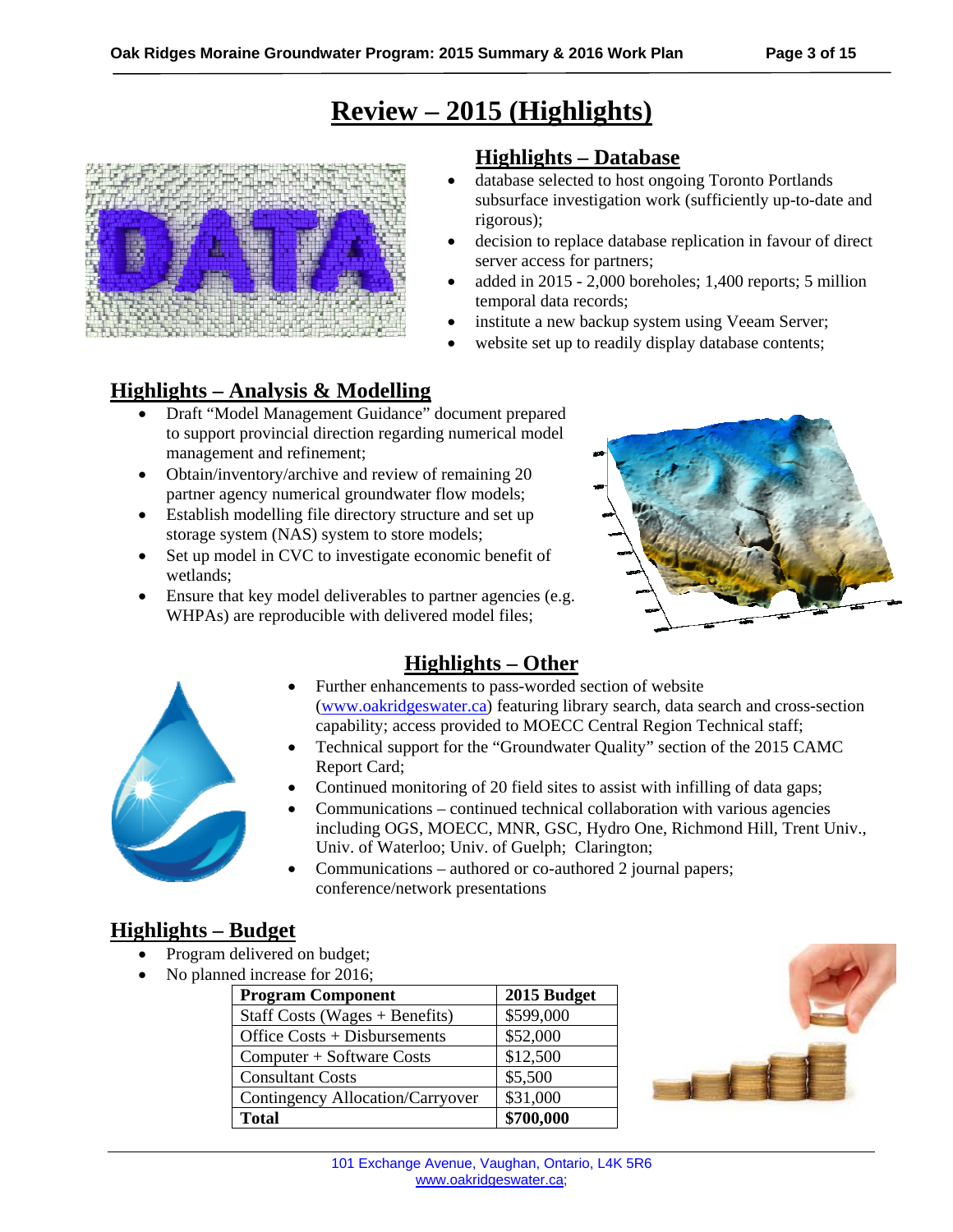## **Review – 2015 (Detailed Summary)**

In 2015 the YPDT program advanced on several fronts, particularly in terms of data accessibility and in terms of numerical model management. In January of 2015 the office moved from the Downsview Park location to the consolidated TRCA offices in Vaughan Ontario. This necessitated the shutting down and moving of the servers and associated functions (website, database access, etc.).

## **1. DATABASE**

Through 2015, the program's comprehensive database continued to be actively managed with new data incorporated and existing data upgraded and improved. The database continues to serve as a foundation for the partner agencies to use in reviewing the hydrogeology of their jurisdiction, and in particular in making day-today decisions related to daily work flow processes (e.g. development review, servicing plans, environmental assessments, Source Water Protection, etc.).

In January the servers were moved to the new TRCA offices and new independent internet connectivity for partner agency staff website and database access was re-established. The servers were configured so that they worked effectively and were accessible to program staff through the TRCA's network.

Through most of 2015 four agencies continued to have direct accessibility to the database via the internet such that they could add new data to the database at their offices and the data would flow back to update the master database at the program's server situated at the TRCA's Vaughan offices. New data added by program staff also flowed to the partner agency in a similar fashion. With their migration to SQL 2014 in the fall of 2015, NVCA could no longer synchronize their database, leaving only three of the thirteen agencies with synchronization capabilities. Note that all partner agencies are provided with various forms of the database (e.g. standalone SQL, Access, Excel (summary of key data) at the technical meetings of the YPDT program (April and October in 2015) and can also request updated copies of the database at any time over the course of the year). As a result of the declining use of the "replication" process a decision was taken by partner agency staff at the October technical meeting to phase out the use of the replicating database. In addition to the declining use amongst the partner agencies, the SQL replication process was continuing to prove difficult to effectively manage and was also posing a cumbersome overhead in terms of connection speed and therefore work efficiencies when the database was linked with key program software packages. For these reasons, it has been proposed that replication be replaced with a more straightforward accessibility over the internet directly to the master database.

In December 2015 with the updating of the York Region temporal data the replication process became "hung up" and the use of the replicating database was officially terminated. A non-replicating copy of database was established as the "Master" program database. This database continues to be backed up nightly with off-site backups stored weekly. Partner agency access to the master database will temporarily be provided via remote desktop until the new methodology is established early in 2016.

During 2015 work related to the database was considerable. Tasks can be categorized into one of four areas:

- a) Additions;
- b) Corrections;
- c) Accessibility; and
- d) Software/Hardware Management.

#### **1a. Additions**

Over the course of 2015, over 2,000 new wells have been added to the database and over 1,400 new documents have been added to the library (in 2015 library updates involve student support). With respect to the temporal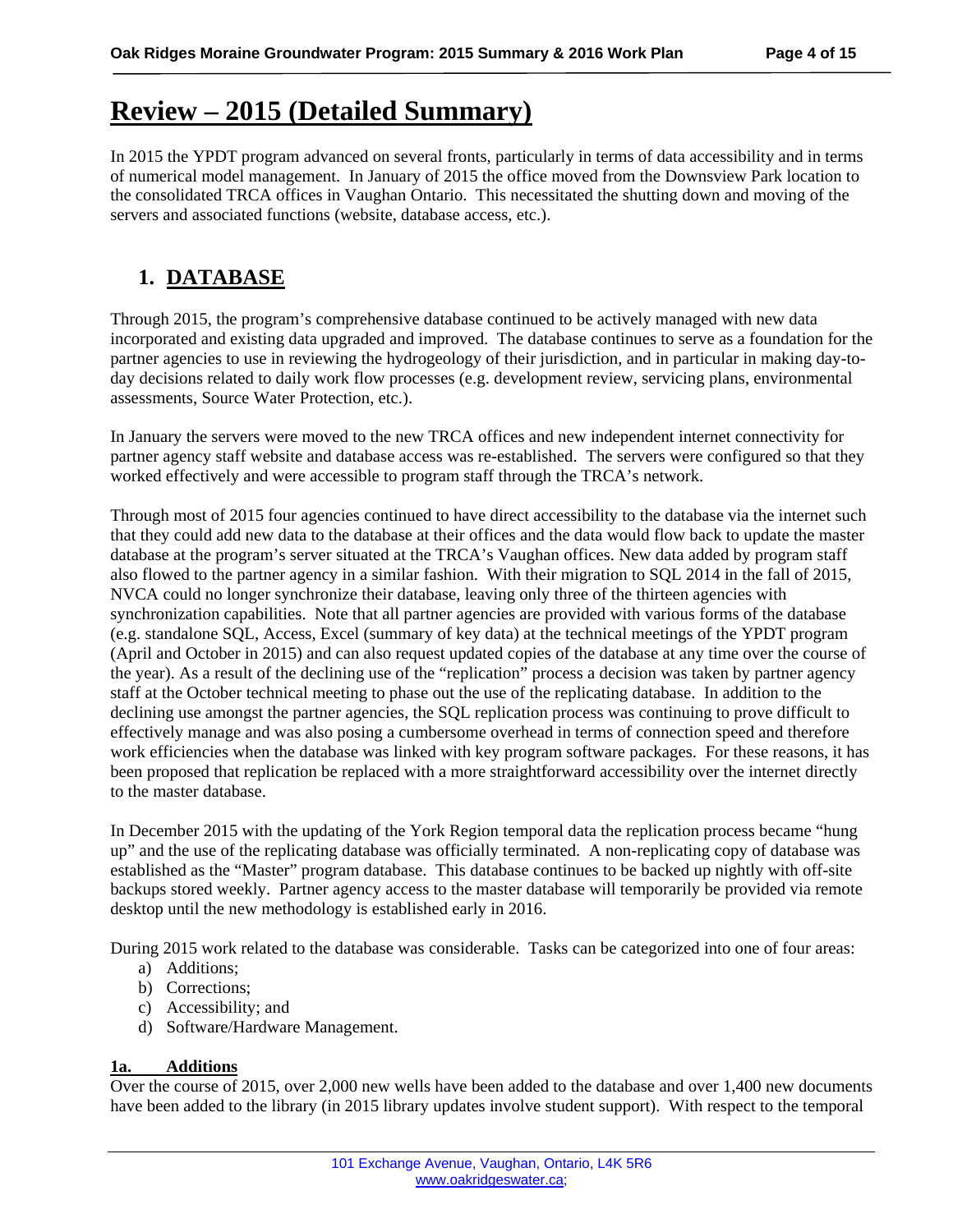data some 2 million new chemical analyses results, 133,000 pumping records, and nearly 5 million water levels were added to the database.

Of particular significance, in 2015 the program's database was adopted by Waterfront Toronto, a joint municipal, provincial and federal agency, as their day-to-day management tool for both pre-existing and newly collected subsurface data. This is in light of ongoing and future work to renew the Portlands area in the vicinity of the mouth of the Don River.

In 2015, the following significant data sets/initiatives were incorporated into the program's database:

- new boreholes, as well as the associated water level, chemistry, and soil chemistry data from various site investigations in Toronto's Portlands area;
- chemistry data from the MOECC Drinking Water Surveillance Program;
- chemistry data from the recent Ontario Geological Survey's background geochemistry project (Stuart Hamilton);
- water level and chemistry data for the PGMN wells (either downloaded from the MOECC website or acquired from the CA partners);
- water level, pumping and chemistry data from York, Peel and Durham Regions;
- water level data from various miscellaneous Conservation Authority owned wells;

#### **1b. Corrections**

The following aspects of the database were either implemented for the first time or reviewed and corrected. Many of these corrections are linked to inaccuracies or errors within the MOECC WWIS. Simple yet effective querying of the database reveals such errors as screens/geological layers or borehole construction details that are either below the bottom of the well or above the top of the well.

- Borehole Depths (D\_Borehole) for all wells (in particular this was needed for the MOECC WWIS wells) the depth has been corrected to tie into the deepest record associated with the well record (e.g. any borehole construction element (casing, screen, etc.) or geological layer);
- Location Elevations (D\_Location\_Elev) reviewed and corrected (either surveyed or tied to the MNR DEM);
- The D\_Geol\_Layer table was corrected such that the tops and bottoms of each geological layer were checked to ensure that the bottom of one layer was not below the top of the next layer, etc.
- The reported screens in the D\_Interval\_Formation table were reviewed to ensure that each screen had a top and bottom and that the reported screen interval was above the bottom of the borehole; any duplicate screens were also resolved; the depth of each screen (both the top and the bottom) was added to the D\_Interval\_Monitor table;
- The bedrock elevations were recalculated and re-populated into the D\_Borehole table to make the querying of wells that reach bedrock easier to extract from the database;
- Correction of water levels to ensure they were not beneath the bottom of the well.
- Correction of elevation problems (geology);
- General correction of borehole geology (for water levels);
- Update of soil intervals (correction of depths);
- Modification of climate station names (in source tables);

#### **1c. Accessibility**

Under this category, work was undertaken to improve partner agency staff access to the database. Much of the work here has involved a careful re-examination of the views held within the SQL database, and search/analysis capabilities of the partner access part of the program web site. In 2015, all of views within the database were reviewed and updated with design improvements made to: i) the relationships built between tables; ii) the indexing of records within the tables, and/or iii) the actual tables within the database. A significant improvement has been made to views that summarize temporal data. Previously, these views were very lengthy to run owing to their having to extract and summarize (e.g. average, maximum, minimum) data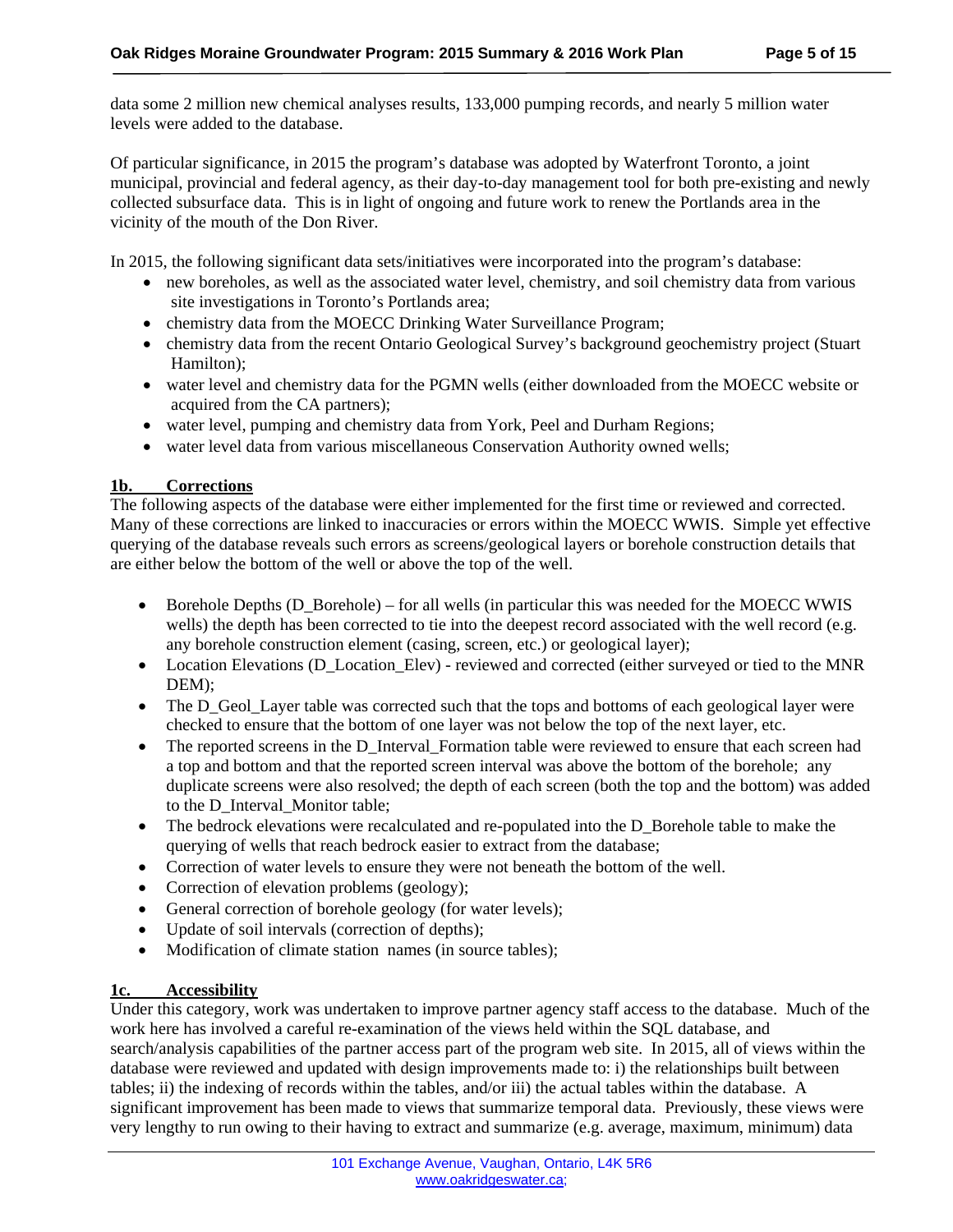from over nearly 100 million records. New summary tables which are periodically updated within the database are now used as intermediary steps leading to a much improved performance in the retrieval of information from these key temporal data-related views. At the request of partner agency staff, several new views have also been added to the database (e.g. adding pumping summaries). All of these changes have resulted in an improved overall database with views that come to completion much quicker. Work is currently under way to make the views readily accessible to partner agency staff via the program's website. This is planned for implementation in 2016.

Other database accessibility improvements that have been implemented include:

- the re-design of the way in which the screen geological formation assignment is held within the database;
- the re-design of how the PTTW records are managed;
- the re-design of how locations within the database are assigned or linked to the partner agency geography with the use of a spatial framework (including indexing) that allows for on-the-fly extraction of locations that lie within a particular polygon. (This was previously undertaken through the use of the D\_Agency table). The newly designed Sitefx 6 (database management and analysis software) might negate the need for this change once it has been fully implemented;
- $\bullet$  the preparation and implementation, in October 2015, of a database script to re-index the many million records in D\_Interval\_Temporal\_2 on a daily basis which has significantly reduced the time necessary for uploading logger files into the database;
- the assignment of random unique ID **ranges** to each partner agency to resolve an issue with conflicting records that was discovered in 2015. With database replication it was possible within some tables for the same unique IDs to be independently assigned to new data at different agencies; all data added by any agency will now be assigned random numbers within a confined range to avoid duplicate ID assignment;
- working with Maxxam Laboratories and Peel Region to develop a YPDT-CAMC friendly analytical reporting template that can be used by all partners (or consultants) to obtain digital water quality data directly from the lab in an importable format; and
- to better optimize the readability of data through the CLOCA GIS server (for the new website), several key tables were modified allowing for improvement in the website response.

#### **1d. Software/Hardware Management:**

In order to keep the database up-to-date and readily accessible to the partner agencies there is continual maintenance and review of the program's software and hardware capabilities. Through 2015 these activities continued and wound up being significantly more involved than in previous years owing both to the office move in early 2015 as well as to the October decision to remove replication from the database. This latter decision has resulted in the need to institute a new mechanism for partner agency staff to easily connect to the database. In 2015, the following tasks have been undertaken with respect to the program's software and hardware management:

- With the move from Downsview the program's FTP server was revamped to continue allowing partner agency staff access to program files and data; the office move also required the re-establishment of the program's wireless network;
- Implementation of a new, streamlined program backup system through the setup of a Veeam server;
- New router and firewall protection implemented (Fortigate);
- Installation of a new Network Attached Storage (NAS) unit to assist with storage of numerical modelling files;
- Initiation of a process to provide a dedicated GIS server (Ubuntu Server) initially for program staff use and subsequently for partner agency staff use in order to readily access all of the program's GIS layers in a single location;
- Unscheduled server maintenance due to memory (RAID) failure which required migration and reestablishment of affected virtual machines;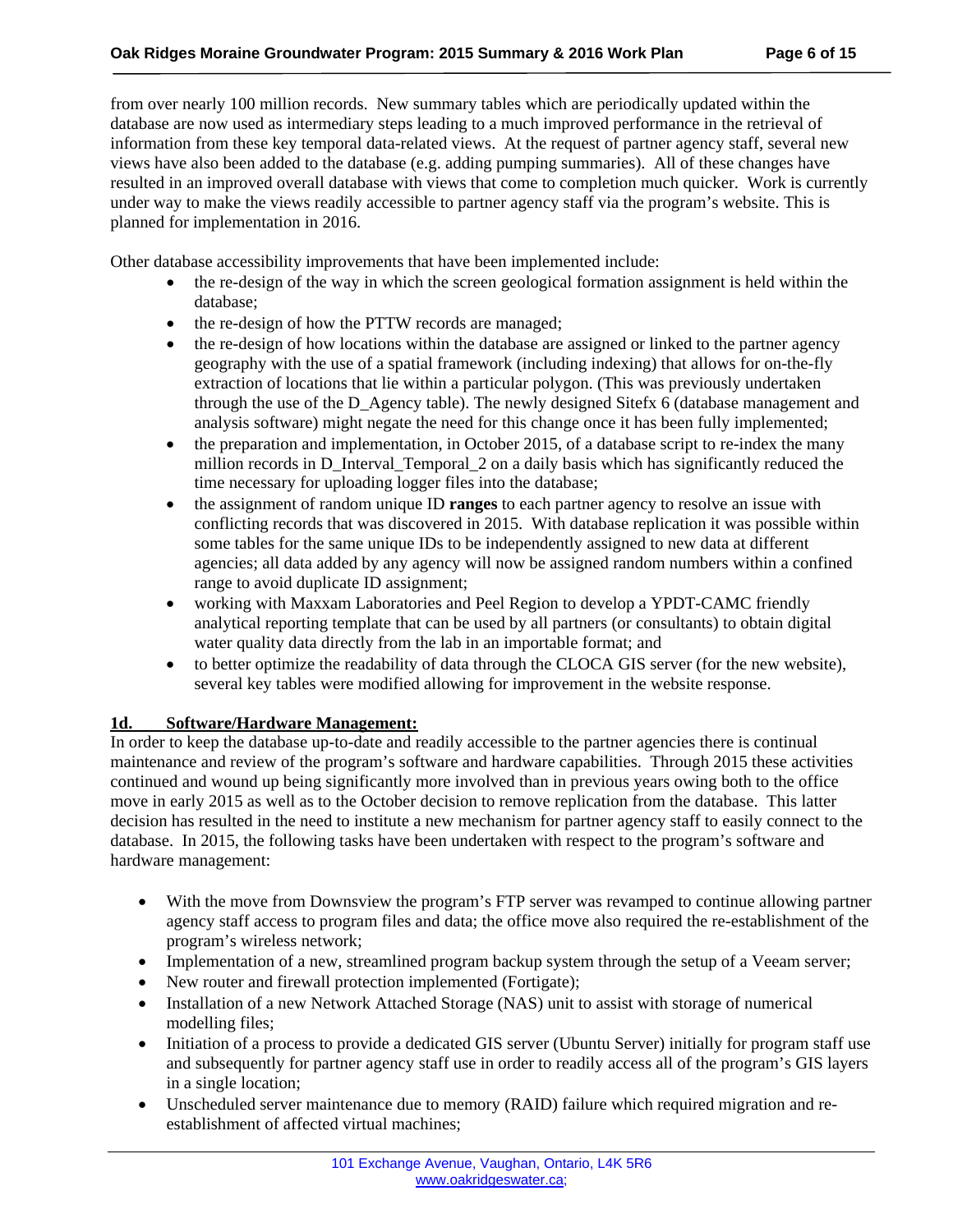- With specific direction focused on replacing database replication, the following tasks were undertaken:
	- o Software Related Investigated and evaluated possible software packages (NoMachine, VMWare Horizon (including ESXi) XenDesktop (Citrix) AnyDesk, SparkView, VirtualBox Google Remote Desktop) that could assist with connecting partner agency staff to the database;
	- o Hardware Related review of the various server capabilities/memory storage enhancements/GRID (tied to speeding graphics capability)/solid state drives/RAM

The program's extensive database manual (approximately 800 pages) continues to be refined as new procedures and management aspects related to database management are integrated into the management of the database.

## **2. ANALYSIS & MODELLING**

2015 saw continued progress in terms of managing the many numerical models that emerged over recent years. The modelling sub-committee met in June 2015 to receive an update, discuss modelling issues and provide input into the program's modelling initiatives. At the completion of 2015 all numerical models (nearly 50 models in total) provided to the YPDT program by partner agencies have now been reviewed and summary reports are being finalized for partner agency staff. Similar to 2014, in 2015 the models that were reviewed were either provincially (Source Water Protection, Lake Simcoe Protection Plan) or municipally (wellhead capture zones, updates to previously constructed models, etc.) funded.

With support from the province, a "Model Management Guidance" report has been developed to document the best management practices that should be put in place to guide the province through the post-SWP era. As one of the few agencies within Ontario that is actively managing numerical models, program staff are in a solid position to lead this initiative. In addition to discussing some technical aspects of modelling, the document establishes a sound standardized directory structure to effectively store numerical modelling files, as well as providing direction on both governance and legal aspects of commissioning and managing models into the future.

2015 also saw program staff working with Ducks Unlimited and the CVC on an interesting, and potentially far reaching, project to investigate the value of wetlands in attenuating floods from high intensity storms. Within a modelling platform, precipitation from one such high intensity storm (August 2009) was introduced into the CVC watershed. Under various land use scenarios, and using cloud computing, the impact of wetlands (and their potential removal) on the landscape is being modelled using the Hydrogeosphere software code. Simulations will investigate how intense precipitation is re-distributed across the CVC landscape and the impact of wetland removal on the streamflow within the Credit River Watershed. Many components of this modelling study, from the initial conceptualization of the problem to the technical understanding of how different wetland settings contribute to precipitation re-distribution on the surface landscape (and potentially into the subsurface), can be transferred to other watersheds within the Oak Ridges Moraine Groundwater Program study area.

Technical assistance was provided to various partner agencies with respect to the following groundwater modelling related issues:

- Upper Humber River as part of a climate change study Peel Region had asked TRCA to provide information with regards to potential baseflow changes that could be expected in the upper parts of the Humber River watershed. The York Tier 3 model was used to offer TRCA staff additional insights into the GW-SW linkages (and how they might change) in this part of Peel Region.
- York Region Wellhead Protection areas (WHPAs) in efforts to assess WHPA delineations in York Region, Golder Associates was commissioned to evaluate how capture zone delineation using the York Region Tier 3 GSFLOW model compared with the original capture zones documented within the Regional OP that were derived from the Core Model. Program staff were asked to provide insight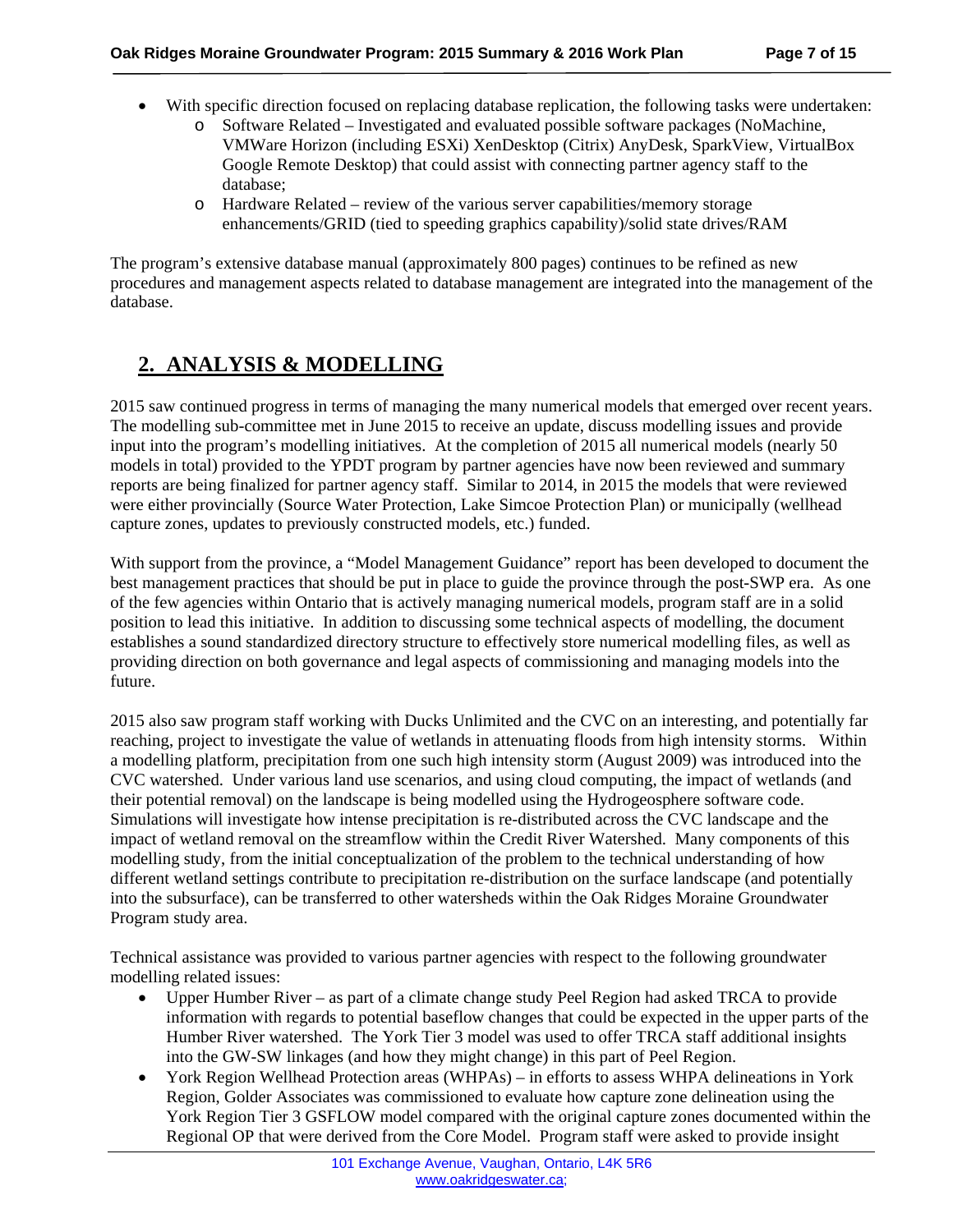from a numerical modelling perspective. To verify the results, new coding was written and the York Region WHPAs (both those derived using the original Core Model and using the York Tier 3 Model) were independently reproduced in-house using the model files that were transferred to the YPDT program and held on the program's servers. The WHPAs derived by staff were comparable to those produced by the consultants. Into the future, WHPAs will be updated at York Region based on new information (e.g. new pumping wells, new monitoring wells, etc.).

- Durham Region WHPAs with the ability to derive capture zones from the models held within the YPDT program, the Region of Durham was also interested in examining how WHPAs produced by their 2007 Durham Region model compared against the WHPAs prepared in the late 1990s and early 2000s using very localized models. YPDT staff assisted in delivering the derived capture zones to Durham staff.
- Peel Region WHPAs With drilling of a new well and the updated pumping regime, Matrix Resources was retained to update the WHPAs for the community of Caledon East. YPDT staff provide the technical support to: i) initially transfer the necessary modelling files (in an appropriate format) to the consultant; and ii) then to review the consultant report and provide Peel staff with technical modelling insights needed for them to better understand the report and to move forward.
- LSRCA during 2015 work was undertaken to develop an improved methodology to incorporate Low Impact Development (LID) scenarios into a modelling framework. CA staff are confronted with LID applications on a routine basis and the recently introduced requirement to maintain recharge within the Lake Simcoe basin has focused attention on: i) how LID applications are being analysed by consultants; and ii) how such applications are being reviewed and approved by agency staff. The prepared code will be available on the program's website for incorporation into technical studies prepared by consultants working in the area.
- Miscellaneous CA support various CAs requested technical assistance on a variety of smaller issues over 2015. An example of these inquiries includes:
	- o Using multi-variate statistics (copula methods) to derive drought indices for TRCA staff;
	- o Several CAs including CVC, TRCA and LSRCA were provide with technical assistance with the use of Viewlog (visualization and analysis software) or the preparation of files for incorporation into existing Viewlog projects;
	- o WHPA E and F review (for GUDI) wells was provided to CVC in support of completing a SWP model review for their GUDI wells;
	- o TRCA staff were assisted in evaluating the differences in groundwater discharge to various streams between the original Core Model and the York Region Tier 3 model;
	- o LSRCA staff provided technical assistance at various meetings with respect to modelling within the Lover's Ck. Watershed.

## **3. OTHER PROGRAM INITIATIVES**

2015 also saw contributions on a number of other initiatives:

Website – Work continued through 2015 on the re-design of the program's website, and in particular on the pass-worded section that is only available to technical staff at the partner agencies. In the fall, this work culminated in the launch of a revised site where agency staff can search for and download a number of different data sets from the database (e.g. PDF documents, cross-sections, stream profiles, well records, hydrographs, etc.). The site has been well received and will continue to be worked upon to ensure that it is user friendly and is meeting the needs of the partner agency staff. After discussing with partner agencies, in the fall of 2015 access was provide to the technical staff of the MOECC to foster a better working relationship between organizations.

**Field Work** – Staff continue to monitor a suite of approximately 20 wells to help in charactering specific hydrogeological settings that have been identified across the study area.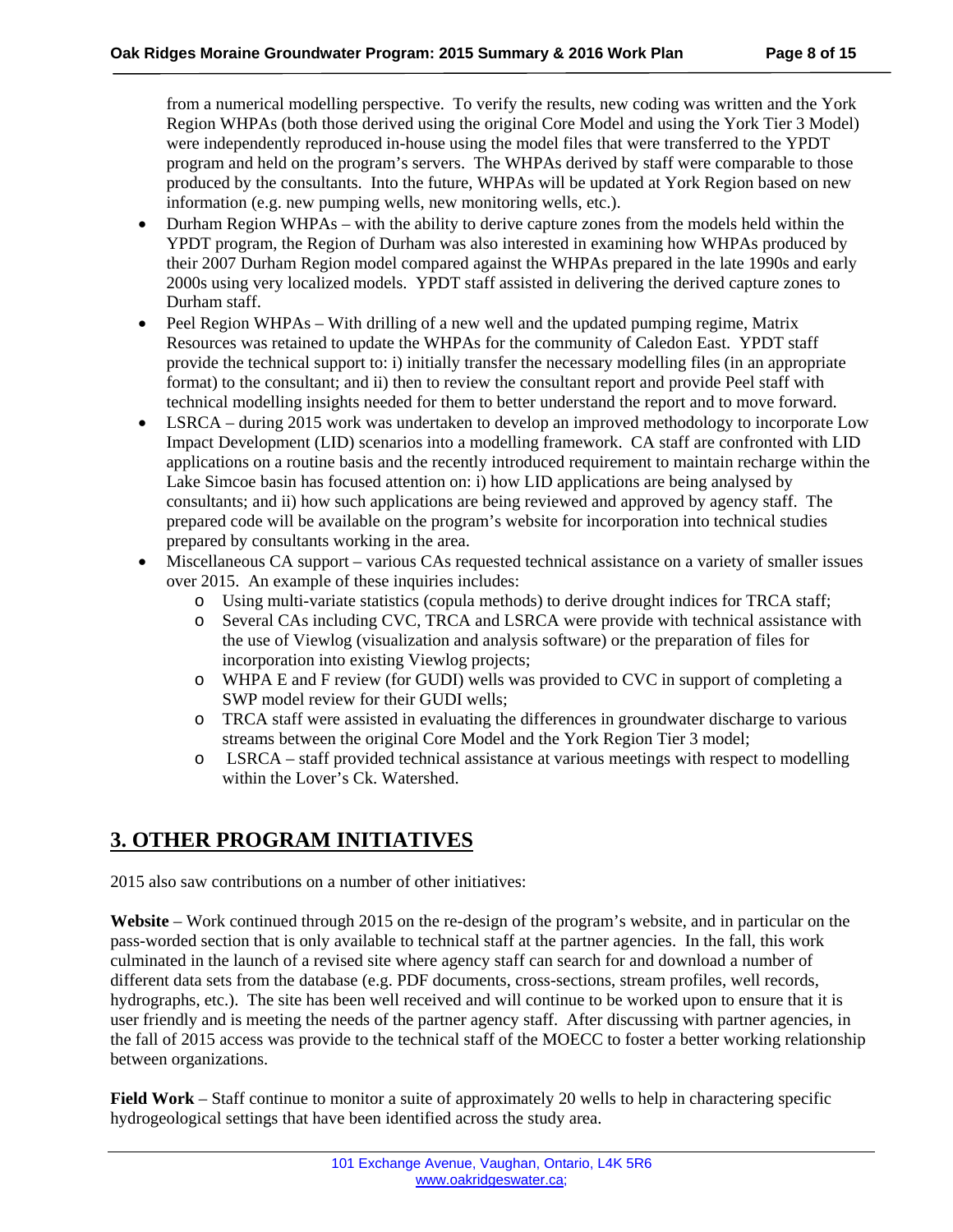**Ontario Climate Advisory Committee** – as part of the task of considering the future use and updating of the available groundwater flow models across the program study area, staff have attended and contributed to this working group that advocates for best management practices in terms of collecting, managing and distributing climate information in Ontario.

**Isotope Project** – in collaboration with the University of Waterloo and York Region, staff continue to collaborate on a project to collect samples across the program study area for isotopic analyses. Results will be used to assist in groundwater flow system delineation with a view to providing independent field checks on numerical groundwater flow models.

#### **Communications**

- Authored a paper entitled "A methodology for identifying ecologically significant groundwater recharge areas" that was published in the Canadian Water Resources Journal (Vol 40, No.2, - Summer 2015);
- Presented a paper entitled "Geological and hydrogeological models of the 'Yonge Street' aquifer, south- central Ontario at the 2015 International Association of Hydrogeologists (Canadian National Chapter) Conference in Waterloo, Ontario;
- Invited to present at the TRCA's Lake Ontario Evening lecture series "Toronto's Other Lost Lake A Glimpse into the Subsurface" was the title of the presentation;
- Presentation on south-central Ontario groundwater monitoring at the University of Guelph ORF Annual Meeting;
- Invited presentation at the Great Lakes Network meeting; and
- Invited student outreach presentations at Pleasantville Public School (Grade 4; Richmond Hill) and University of Toronto Scarborough  $(4<sup>th</sup>$  year).

#### **Liaison with External Agencies**

In 2015 staff met and corresponded with various external agencies on behalf of the partners. These include:

- **CAMC** Assisted in the production of the "Report card on the environmental health of the Oak Ridges Moraine and adjacent Greenbelt lands", a report that was prepared in support of the 2015 Provincial review of the several pieces of Provincial legislation. Staff prepared the section entitled "Groundwater Quality" and made effective use of the water quality results held in the program's database.
- **Ontario Geological Survey & Geological Survey of Canada** program staff were invited to present at the 1-day symposium "Unifying Groundwater Science in Southern Ontario Workshop" held on March  $6<sup>th</sup>$  at the University of Guelph; invited to present at follow-up "Workshop on Groundwater" Data Framework and Hydrogeology Model, Southern Ontario" held at Grand River CA on November 27.
- **Ministry of the Environment and Climate Change** presented an overview of the YPDT-CAMC GW Management Program to senior management, and subsequently to technical section of MOECC's Central Region. In November, seventeen MOECC Central Region staff members were provided access to the pass-worded section of the program's website to make use of the information in support of MOECC staff's day-to-day workflow. Retired long time MOECC staff member Ross Hodgins was brought into the program as a technical advisor to: i) assist in forging better relationships with MOECC Central Region staff; ii) assist in geological and hydrogeological interpretations across the program's study area; and iii) to transfer some of his vast knowledge into the program for the longterm benefit of all partner agencies.
- **Alberta Energy Regulator** met with senior staff from this agency to discuss: i) model management, in particular their experience with the upkeep of models through the Deltares system; and ii) the administrative functioning of Ontario's Conservation Authorities to support developing initiatives in Alberta surrounding public groups that are looking at ways to establish more formal watershed conservation agencies.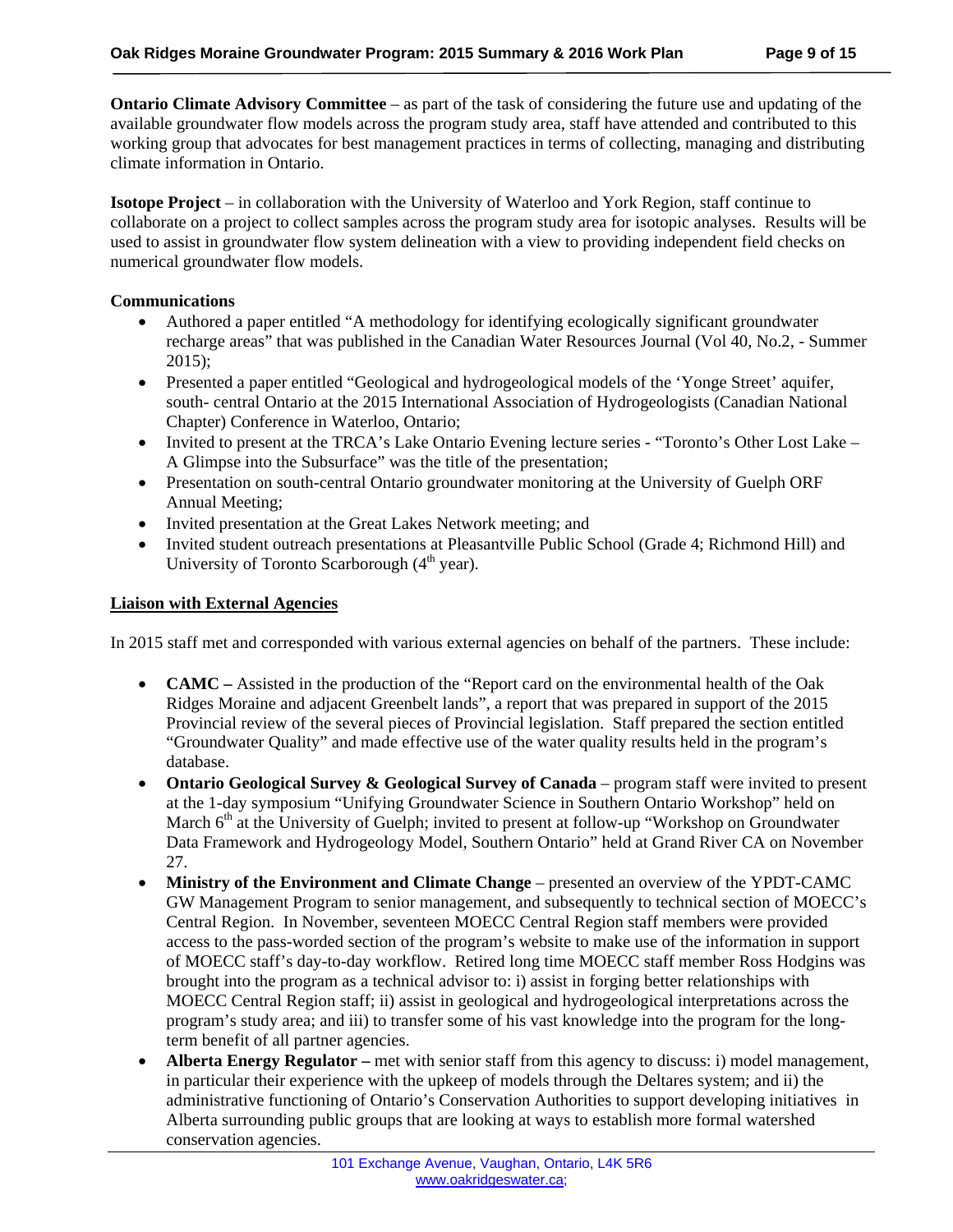- **Great Lakes Executive Committee**  Staff contributed technically to the report "Groundwater Science relevant to the Great Lakes Water Quality Agreement: A status report" which was prepared by the Annex 8 Subcommittee on the Great Lakes.
- **Geological Survey of Canada** working jointly with GSC staff on a paper (Canadian Journal of Earth Sciences) describing the geology and hydrogeology of the Yonge Street aquifer; provided background data and reports for areas in Simcoe County to support a research project.
- **Town of Richmond Hill** continued to provide technical expertise and peer review regarding development proposals in sensitive area of artesian pressures on the flank of the Oak Ridges Moraine;
- **Hydro One** continued with providing technical oversight and facilitation between different parties with respect to groundwater issues (including establishing a long term monitoring program) surrounding the construction of a transformer station on the Oak Ridges Moraine in the Town of Clarington;
- **Trent University**  provided background geological and hydrogeological information to Trent University researchers in support of their continued research on groundwater recharge and discharge on the Oak Ridges Moraine.

## **4. BUDGET SUMMARY**

The four senior partners (City of Toronto, Regional Municipalities of York, Peel and Durham) each contributed \$175,000 in 2014 (Total of \$700,000). The program's expenses for the 2015 are summarized in Table 1.

| <b>Program Component</b>         | 2015 Budget |
|----------------------------------|-------------|
| Staff Costs (Wages $+$ Benefits) | \$599,000   |
| Office Costs + Disbursements     | \$52,000    |
| Computer + Software Costs        | \$12,500    |
| <b>Consultant Costs</b>          | \$5,500     |
| Contingency Allocation/Carryover | \$31,000    |
| <b>Total</b>                     | \$700,000   |

The program was completed on budget in 2015 and no budget increase is projected for 2016.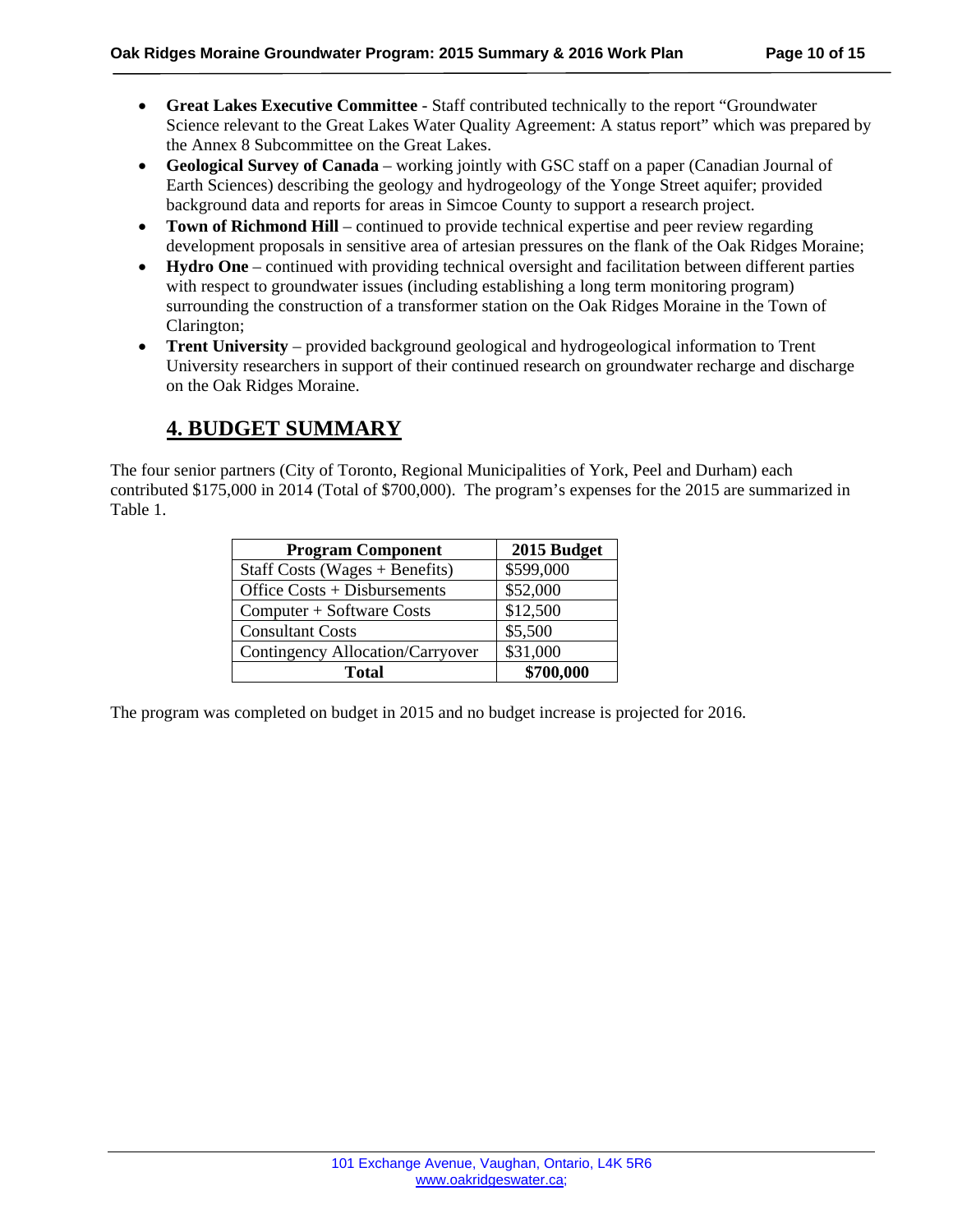# **2016 WORK PLAN – ONGOING/UPCOMING TASKS**

## **1. DATABASE RELATED**

#### **Task 1.1- Migration to SQL 2014**

The database is being prepared for migration to SQL 2014. The last task that needs to be undertaken is a test on the new structure to ensure that it is compatible with the database management and analysis (e.g. Sitefx) software. Once completed, the database will be converted to SQL 2014.

- **Benefits:** the migration of the DB to SQL 2014 will allow the application of Cloud (and other remote or at-arms-length) technologies to support alternate means of partner access to the database.
- **• Estimated Timeline:** February 2016

#### **Task 1.2 Investigation of Replication Replacement**

For the past few years, the database was set up such that data added to any of the partner databases was replicated back to the master database on the YPDT server. The replication process has proven to be cumbersome in that it imposes a significant overhead both in terms of database performance and in terms of memory requirements. There are also issues with respect to variable partner IT situations related to security and software versioning. As an alternative to replication, and given the current ability to quickly access information over the web, staff proposed at the October 2015 YPDT meeting to investigate whether there are improved, secure, on-line options that can be used to provide easy and fast database accessibility with increased functionality to partner agency staff.

- **Benefits:** Considerable database performance improvements are anticipated with a switch to a nonreplicating database. Because of replication all activities undertaken in the database are slowed down. And although scripts and routines have been implemented to by-pass these issues (e.g. scheduling them to non-intensive time periods; incorporating and expanding the use of summary tables), the presence of background replication processes slows access to the database. To be effective, database speed is critical. In addition, removal of replication is anticipated to reduce the involvement of each partner's IT staff. The current requirement of a level-of-expertise at the partner agency with regard to software and hardware (e.g. Microsoft SQL Server as opposed to Microsoft Access; dedicated servers) would also be reduced.
- **Estimated Timeline:** Complete review/search February 2016

#### **Task 1.3 – Implementation of revised partner agency database access**

Once the review of options outlined above is completed, then implementation of the preferred connectivity option will be implemented. Options under review include: i) storage of the database in the "Cloud"; ii) database connectivity through a web-based connection; iii) database connectivity through a "remote desktop" type application however with improved performance and interface.

- **Benefits**: Ensures continued partner access of the database.
- **Estimated Timeline:** March/April 2016.

#### **Task 1.4 – Improved migration of consultant data into the database**

To date the importing of newly collected consultant data (including all data from borehole geology information to water levels and water quality data) has been inefficient. Improvements can be made by offering standard data formatting templates (in both Microsoft Excel or Access formats) on the website. Contract documents from any of the thirteen partner agencies can be drafted to explicitly require the use of YPDT-CAMC templates from the website as a requirement of winning any particular groundwater related project.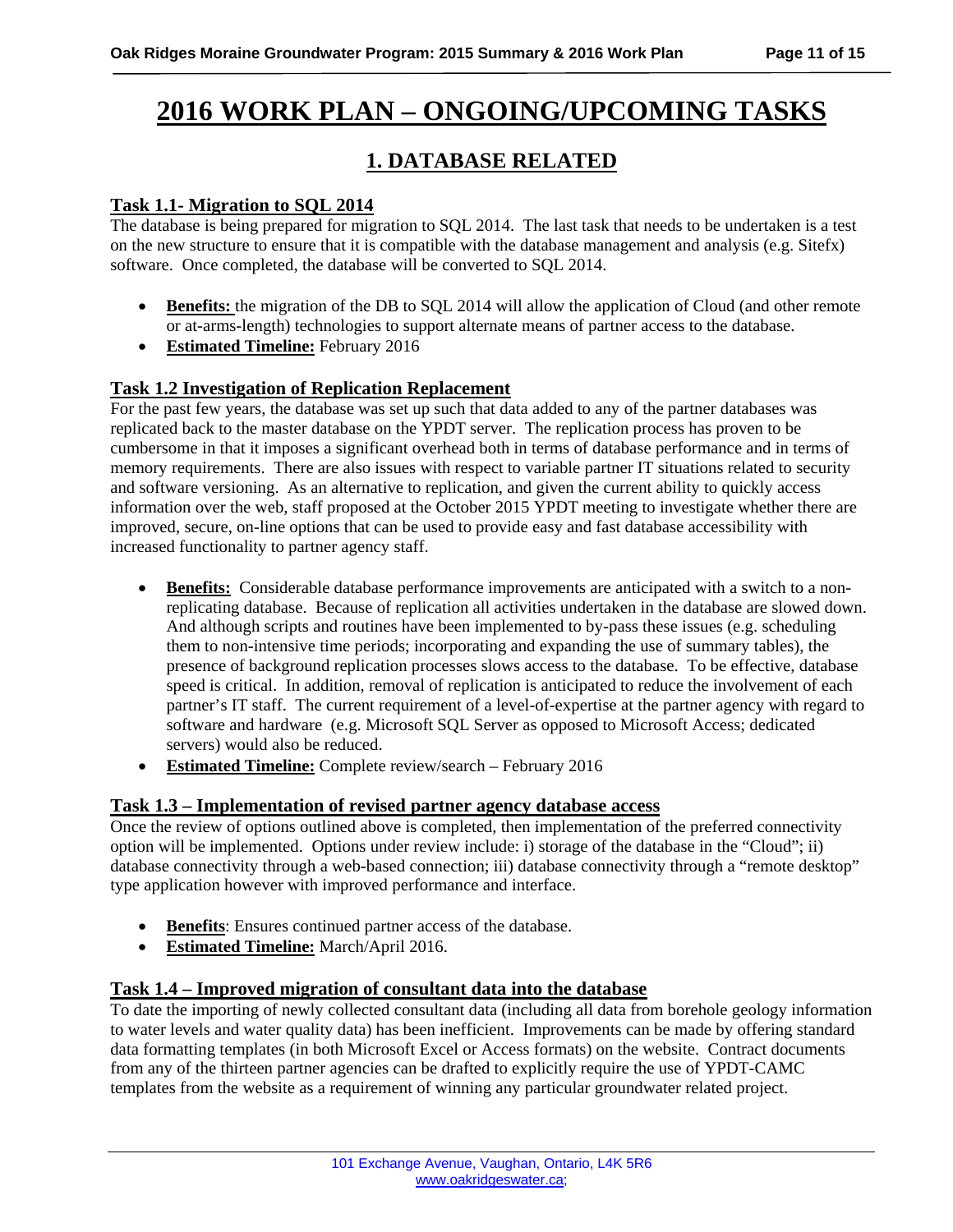- **Benefits:** With the movement to the digital collection of logger files via hand held devices, it would be beneficial to all agencies if consultants could readily transfer collected information directly into a standard template that would facilitate the importing of data into the database.
- **Estimated Timeline**: Posting of templates to website May 2016; Drafting of key contract clauses to incorporate into future contracts by partner agencies – August 2016.

#### **Task 1.5 - Continued improvement and expansion to the database**

The database is now 50 gigabytes in size and continues to grow as new information is appended. 2016 will see the harmonization of the York Region "operational" database with the YPDT database such that database updates will be seamless. An update of the MOECC WWIS into the database will also be undertaken in 2016. In addition database files received as part of any of the numerical model files will continue to be reviewed for additional key sources of data that can be imported to the database. Work will continue to entice staff from Central Region MOECC Office to make use of the program's data (via the website) and to encourage them to contribute additional data into the program.

- **Benefits**: Improved data quality and additional data input to the database will enhance any studies/work that would be undertaken in support of development or construction activities.
- **Estimated Timeline:** Ongoing.

## **2. ANALYSIS & NUMERICAL MODEL RELATED**

#### **Task 2.1 –Model Management/Archiving**

The YPDT program has been charged with storing and maintaining the models that have been produced by the consulting community over the past 10 years. The task has involved:

- o obtaining all of the relevant modelling files from the partner agencies;
- o reviewing the files to ensure all necessary model input files have been delivered and are not corrupted;
- o opening and running the model to ensure that the model runs to completion and that it can be opened and run in the future;
- o if necessary, assisting partner agencies in retrieving missing or corrupt files from the consultant that undertook the original work;
- o design of a centralized model archiving system the system includes data redundancy in that copies of archived models will also be stored off-site to ensure preservation of original files/data.
- **Benefits**: The benefits of this task include:
	- o documented inventory of all model projects and files to ensure no loss of work/insights captured in different modelling projects;
	- o ready access to any model files stored in one centralized location that can be immediately distributed for future needs;
- **Estimated Timeline**: Completion February 2016

#### **Task 2.2 – Numerical Model Guidance Manual**

The Province has requested that the YPDT assist in the preparation of a guidance manual to help steer the management of numerical models that have been prepared through the Source Water Protection program. The manual is to discuss technical, legal and governance aspects of model management.

- **Benefits:** The document will provide partner agencies with a practical guidance manual that can be used when commissioning future numerical modelling studies. From preparing legal contract documents to seeking technical guidance on what type of model to request from a consultant the document will seek to be the "go-to" reference guide for numerical modelling studies.
- **Estimated Timeline:** Completion March 2016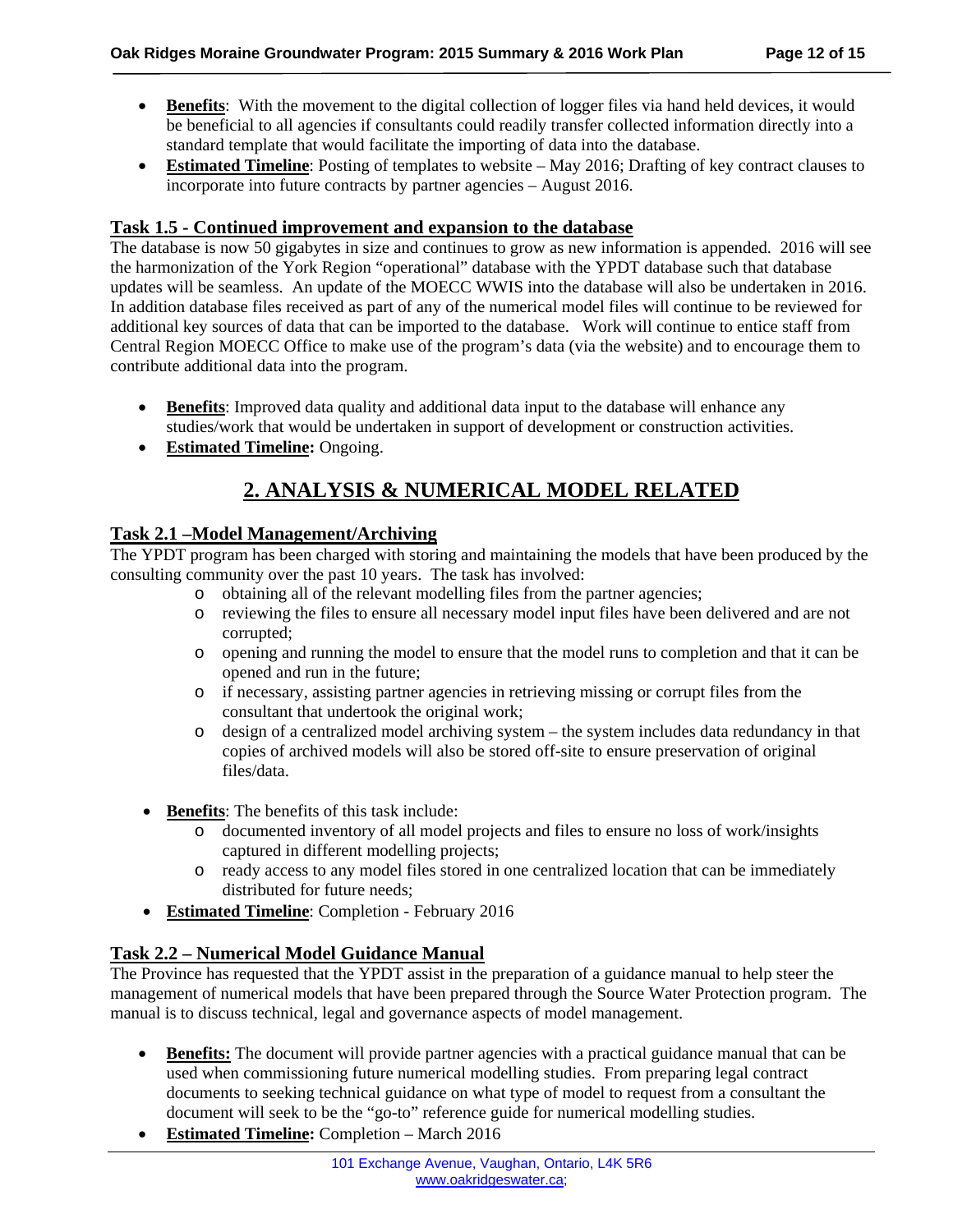#### **Task 2.3 Geological Layer Consolidation**

As one of the key building blocks for numerical groundwater modeling the geological/hydrostratigraphic layers need to be refined to incorporate any beneficial changes/insights obtained during the various modelling studies.

- **Benefits:** This task will see the consolidation of many phases of geological interpretation into a common "authoritative" set of surfaces that will extend across the entirety of the Oak Ridges Moraine drainage area. For each agency, this will continue to prove to be a significant benefit in that they can confidently provide a set of information and interpretive layers to any ongoing capital works project that involves subsurface excavation or tunneling. When provided to consultants, the set of layers allows for all parties (including staff and consultants working in adjacent agencies) to speak with a common language when referring to the subsurface stratigraphy. This task will greatly reduce the cost for future modelling work as these layers will not have to be entirely reproduced.
- **Estimated Timeline:** Completion Oct 2016

#### **Task 2.4 - Mapping of Known Groundwater Problem Areas**

A wealth of information exists within the program information and analysis system to better inform projects regarding subsurface conditions prior to commencement. This task will build on a presentation at a Canadian Geotechnical Society symposium regarding groundwater issues related to excavations to prepare regional mapping of various hydraulic settings that contain conditions pertinent to any subsurface works such as groundwater under pressure (i.e. flowing conditions) and other high-capacity confined aquifer settings. The hydraulic head and water table surface maps for the various hydrostratigraphic units will be updated to incorporate all observed data.

- **Benefits:** By having an understanding of subsurface conditions prior to project commencement partner agency staff can provide preliminary knowledge regarding overall project cost and necessary efforts. The regional maps will provide a screening tool prior to the detailed work necessary for project design.
- **Estimated Timeline:** December, 2016.

#### **Task 2.5 – Low Impact Development (LID) Modelling Tools**

With the onset of many new Low Impact Development initiatives across the southern Ontario landscape, an opportunity has emerged, with SWP funding, to prepare a numerical modelling tool for addressing, at a localized scale, the potential for LID development to assist in water budget maintenance. Existing model packages do not adequately address the antecedent moisture conditions and restrictions caused by a shallow water table and therefore may over-predict the benefits expected from LID development.

- **Benefits** Currently there are pressures on the technical staff at partner agencies to review and approve LID proposals that are based on model packages that are possibly inadequate for the task. The intent is to have the script open sourced and readily available via the YPDT website. By having a modelling script that can be incorporated into existing models, staff will be able to provide the script to consultants for use in assessing the proposed development. This will lead to improved assessment of LID proposals.
- **Estimated Timeline:** Completion March 2016

#### **Task 2.6 – Benefit of Wetlands**

In partnership with Ducks Unlimited, staff are leading a sophisticated, leading edge modelling study that will assist in determining the economic benefit of wetlands. The modelling exercise is geared at understanding the role of wetlands in alleviating flooding, in particular during intense climate events.

• **Benefits:** Not only is the study assisting Ducks Unlimited and CVC (as well as all Conservation Authorities) to better understand the role of wetlands in flood attenuation, but the study has also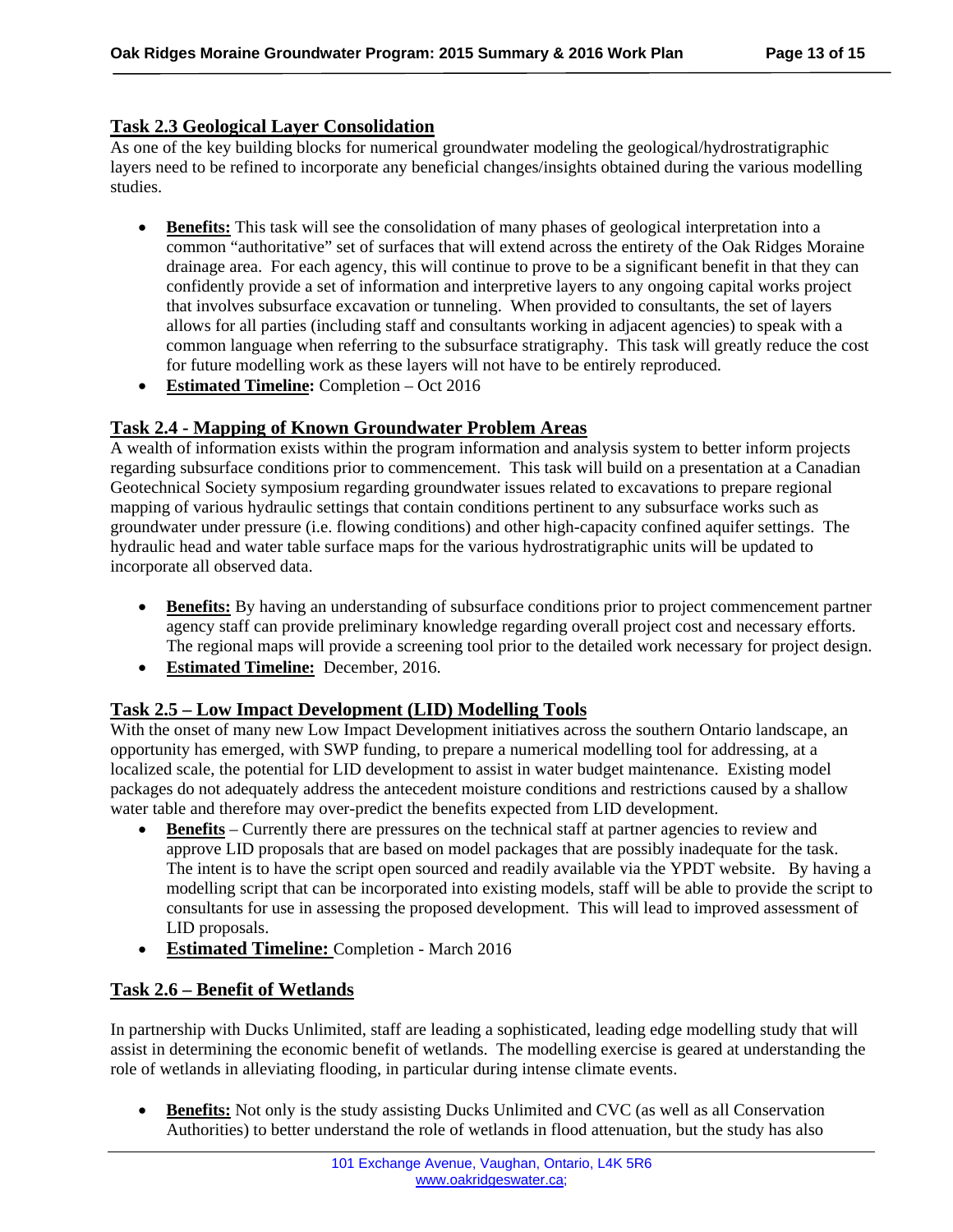proven to be of benefit to the overall program direction by allowing a first experimentation with, and transitioning to, cloud computing through the University of Toronto's SciNet computing centre. The study has also allowed staff to gain skills in modelling individual climate events. Intense climate events are likely to be a topic of considerable interest as a new dynamic introduced through climate change.

**Timeline:** July 2016

#### **Task 2.7 – Investigation into Online Model Executables**

There has been an interest in ensuring that the numerical models developed over recent years are made available for more widespread use than is currently the case. One possible solution is to develop an on-line executable (e.g. input pumping rate, location, and aquifer – model run would return drawdown at a municipal well) that would allow for non-modelers to gain insights from models for various water management decisionmaking and quickly assess potential impacts to their water supply.

- Benefits: This tool, if developed, would allow for technical staff from partner agencies to gain insights from already constructed models thus extending the benefit of the models into the future.
- **Estimated Timeline: Ongoing**

#### **Task 2.8 – Yonge Street Aquifer Characterization**

In co-operation with staff from the Geological Survey of Canada and York Region, the geology and hydrogeology of the Yonge Street Aquifer is being assessed. Given the preponderance of data that has been collected over the years, it is surprising that this feature remains poorly described and understood. It is proposed that a paper that better characterizes the Yonge Street Aquifer geologically, as well as hydrogeologically, be submitted to a special upcoming issue of the Canadian Journal of Earth Sciences (Surficial Geology of Southern Ontario and Applications to Groundwater).

- **Benefits:** It is hoped that the Yonge Street Aquifer and the insights from the paper will equally apply to other similar channelized deep flow system (e.g. Thorncliffe Formation) related features found both to the east and west in the Regions of Peel, York and Durham and beneath the City of Toronto (e.g., Uxbridge, Grasshopper Road, etc.).
- **Timeline:** August, 2016

## **3. OTHER PROGRAM INITIATIVES**

A key initiative in our application, communication and outreach activities will focus on enhancing the program's web site to deliver information in an easily accessible manner. Over 2016 the goal for the website is to make it much more dynamic with data being made more accessible, (both to the public and to partner agency staff) in a variety of user friendly formats (charts, graphs, etc.). The website will also be used to enhance the technical content currently available by providing additional technical insight pieces that succinctly summarize different hydrogeological analyses that have made effective use of the vast store of data in the database. The program's information search and analysis tools available on the website will reduce the need for extensive knowledge regarding how to use various individual software packages (e.g. Sitefx, GIS, SQL Management Studio, etc).

#### **Task 3.1 – Web Site Cross-sections**

The cross-section tool that is currently available on the partnered website page will be expanded such that cross-sections will be available beyond the core model area – to include much of the entire study area extending from the Credit to the Trent River watersheds. The tool will be moved to the public part of the website and made available to the public.